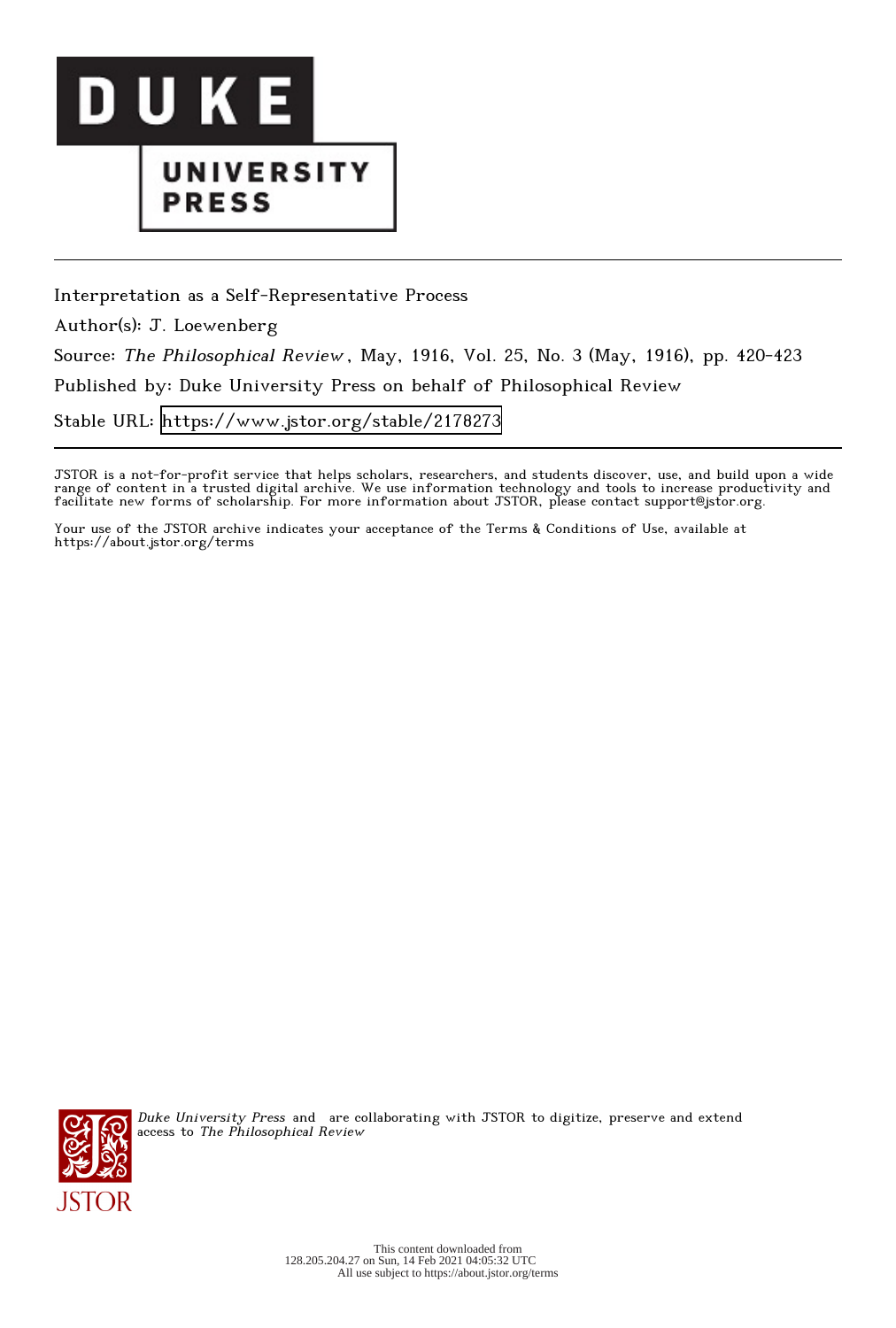## INTERPRETATION AS A SELF-REPRESENTATIVE PROCESS

 PROFESSOR ROYCE'S doctrine of interpretation has re ceived as yet but little appreciation. Recent critics of the Problem of Christianity, which contains the first formulation of that doctrine, have either failed to understand its significance or have been unable to relate it to Professor Royce's earlier teachings. This note is intended to call attention to interpre tation as a self-representative process.

 What interpretation precisely means must first be made clear. In agreement with the late Charles Peirce, Professor Royce rejects the traditional dichotomy of the cognitive processes into perception and conception, and of the objects of knowledge into particulars and universals, appropriate to these processes. There are objects which can be called neither 'things' nor 'universals' and which are known by neither perception nor conception. Such objects are meanings, aptly called by Charles Peirce, 'signs,' i. e., signs of meaning.<sup>1</sup> The term sign may be taken literally. The sign 'Keep off the grass,' for instance, is both a datum which can be perceived, and it has a general or abstract character which may be conceived, yet as a meaningful sign it appeals to a different mode of cognition. The sign addresses itself to one who can read and understand its meaning. One not familiar with the English language can upon seeing the sign still perceive a thing and conceive a universal quality or character belonging to it, but the *meaning* of the sign will escape him, despite adequate perception and conception. The knowl edge of the sign qua sign,  $i$ .  $e$ ., qua meaning, is, according to Professor Royce, a knowledge *sui generis*. It is interpretation.

 Interpretation not only differs from perception and conception in that its objects are meanings, but it is distinguished from them

 <sup>1</sup> Professor Royce's definition of a sign: "A sign is an object whose being con sists in the fact that the sign calls for an interpretation." The Problem of Chris tianity New York, 1913, Vol. II, p. 283.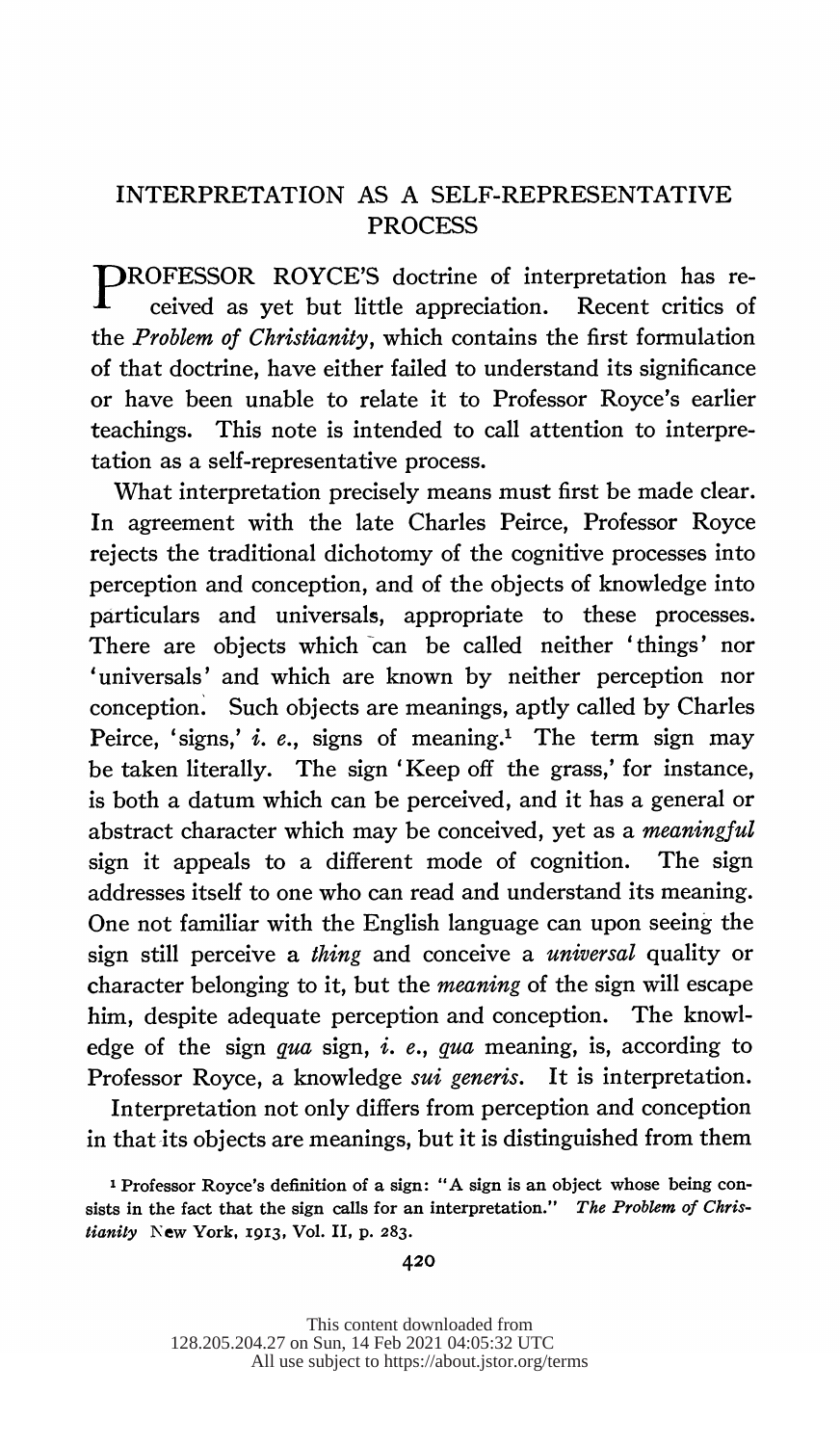in other respects. While perception and conception involve but two terms-the traditional subject-object relation-interpretation requires three terms. The triadic form of interpre tation makes of the knowledge of meanings a social enterprise. A 'sign' must be interpreted by some one to some one. The interpreter 'mediates' between the sign calling for an inter pretation and the one to whom the interpretation is addressed, who, by analogy with an addressee, may be called the 'inter pretee.' The three terms may represent three different mental states within the same individual, or sign, interpreter and inter pretee may be three different beings or groups of beings.' In terpretation is a name for a complex process constituted by a triadic non-symmetrical relation. This 'social' theory of knowledge which requires three terms of a different kind and order for the cognition of any meaning has led Professor Royce, not indeed to alter any of his earlier views concerning the 'world' and the 'individual,'but to deepen and to clarify them.

 In yet another important respect interpretation differs from the two traditional cognitive processes. Both perception and conception terminate in their objects, while interpretation is interminable. When perception meets its particular and con ception its universal, the knowing process has come to an end. A new particular and a new universal are required for the further operation of perception and conception. Interpretation, on the other hand, is endless, for the accomplished interpretation is itself a 'sign,' a meaning, which requires a fresh interpretative act, the result of which is in turn a new object for still further interpretation, and so on ad infinitum.

 It is not mere endlessness, however, which constitutes the nature of interpretation. Its endlessness is one which any self representative process exemplifies. It is the endlessness of a determinate infinite which Professor Royce has expounded in the "Supplementary Essay" to The World and the Individual. Professor Royce has himself not emphasized the self-representa tive character of interpretation. He merely hints at it when,

<sup>1</sup> This doctrine maintains-perhaps no other can-that the knowledge of the 'alter' is as certain or uncertain as the knowledge of one's 'self,' and vice versa.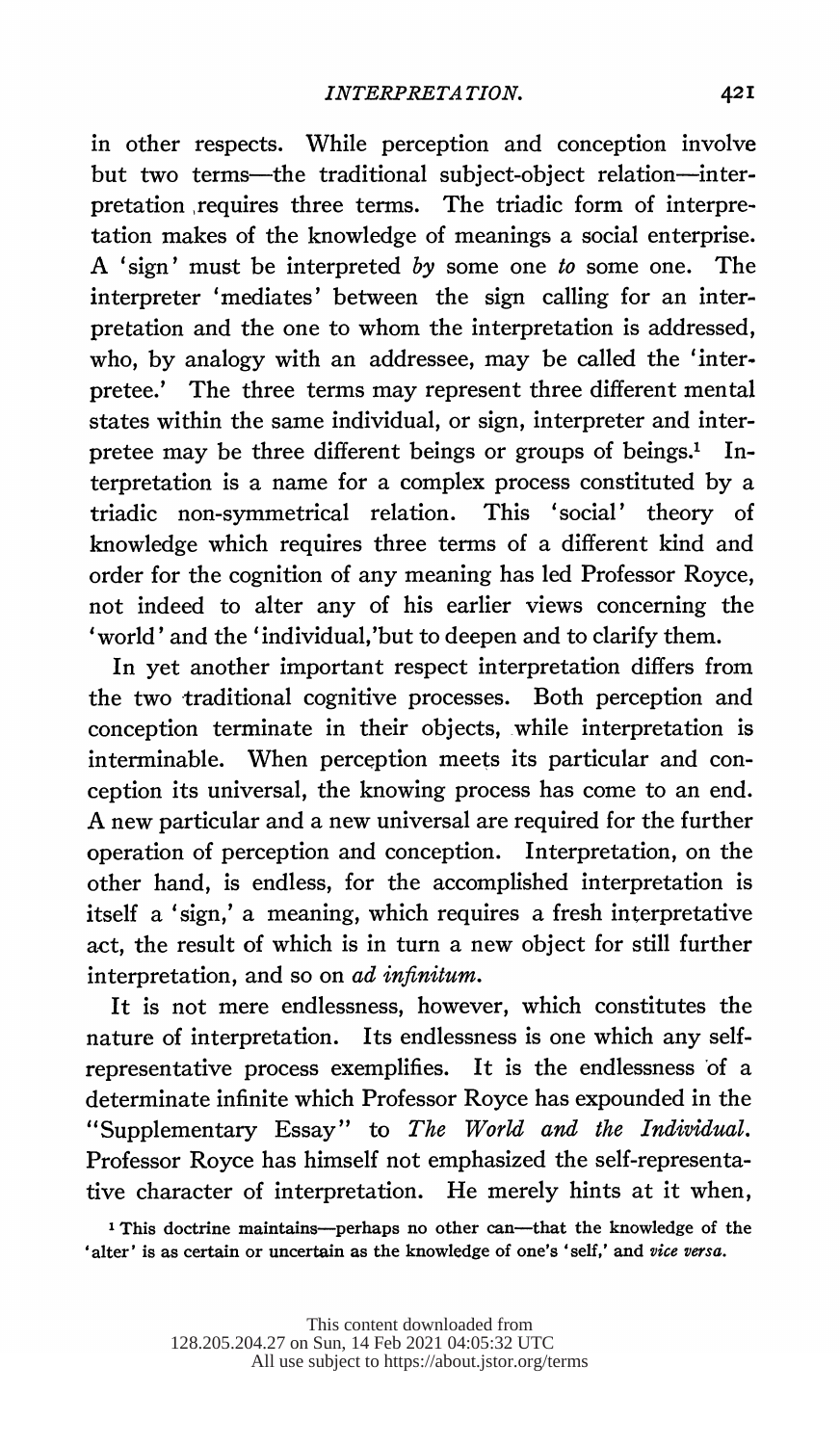for instance, he says, "By itself, the process of interpretation calls, in ideal, for an infinite sequence of interpretation."' That any interpretation when once initiated generates by virtue of its own nature an infinite series of interpretations having the re lational structure of a self-representative system is implied, however, in the very meaning of the process.

The development "of an infinite multitude out of the expression of a single purpose"<sup>2</sup> which characterizes a self-representa tive system is precisely what the single purpose of interpreting a 'sign,' i. e., knowing a meaning, exemplifies. The 'sign' which it is my purpose completely to interpret gives rise to a "recurrent operation of thought" such as, "if once finally ex pressed, would involve . . . an infinite variety of serially ar ranged facts corresponding to the purpose in question."3 Let it be my purpose to interpret completely the meaning of any 'sign.' The result of the triadic process of interpretation the expression of the purpose-is a new object of knowledge, a 'sign,' calling for the same interpretative act, the result of which as a new object of knowledge, a 'sign,' requiring once more the same interpretative act, etc., etc.<sup>4</sup> The self-repre sentative character of interpretation may be expressed symbolic ally thus: $-$ 

Let  $x = any sign;$ 

 $y =$  " interpreter;  $\alpha$ 

 $\alpha$  $z =$  " interpretee.<sup>5</sup>

- Then  $R(x, y, z) =$  any interpretation, *i. e.*, the triadic relation which unites the sign, the interpreter, and the interpretee into a complex.
- But the triad,  $R(x, y, z)$ , is in turn a sign, requiring interpretation.

<sup>1</sup> The Problem of Christianity, Vol. II, p. 150. The italics are mine.

<sup>2</sup> The World and the Individual, New York, 1912, Vol. I, p. 503.

8 Ibid., p. 507.

 4 It must here be noted that Professor Royce uses the term interpretation to indicate both the *act* of interpreting and the *result* of such act. To say that inter pretation as a 'sign' calls for a fresh interpretation is to say that the result of an act of interpretation requires a fresh interpretative act. This result, though now a single 'sign,' is logically the compound of previous sign, interpreter, and inter pretee.

 $5$  It should be borne in mind that  $y$  and  $z$  may be the same individual.